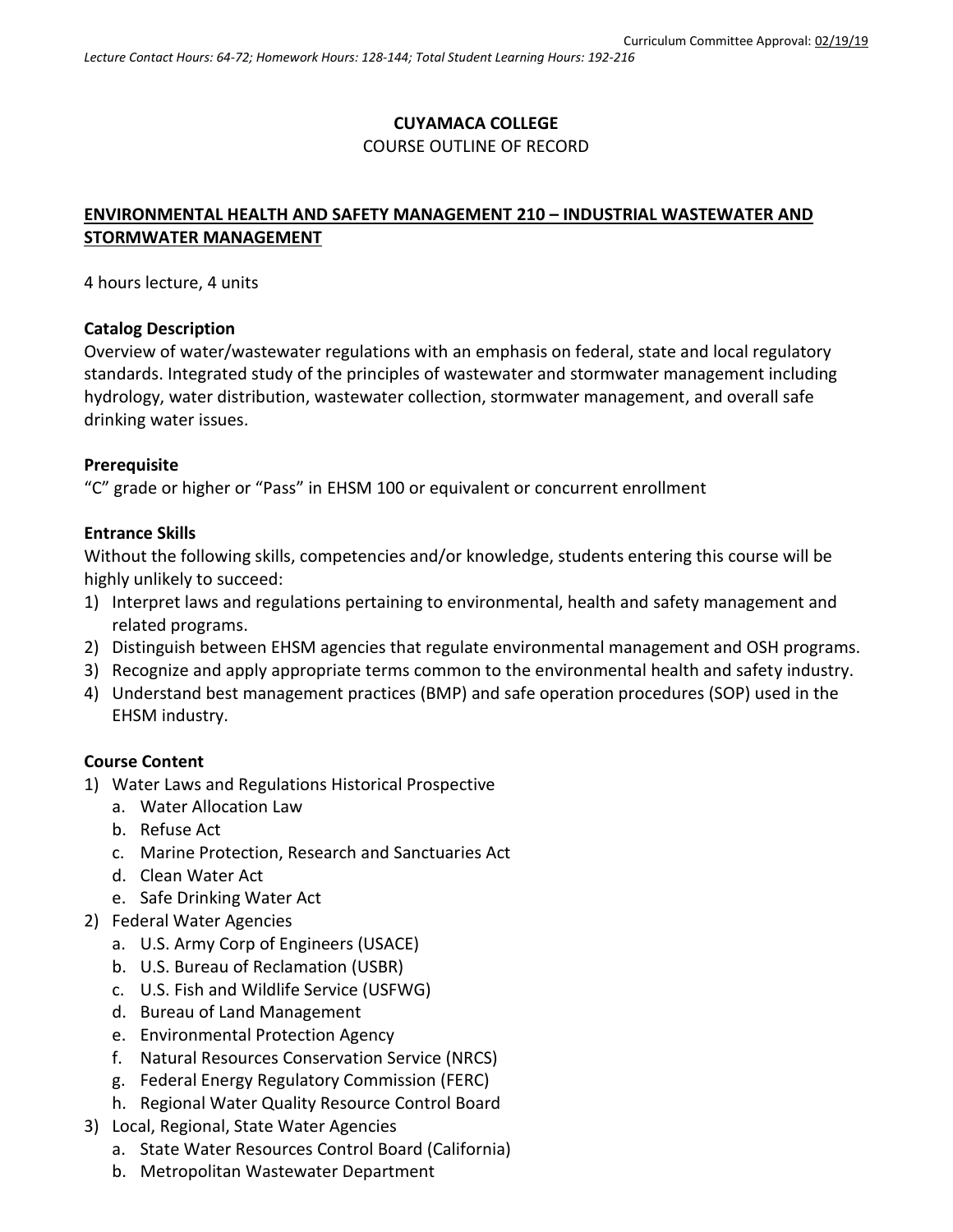- c. Department of Environmental Health
- 4) Water Quality Management
	- a. Water Pollution
		- 1. Point Source Pollution
		- 2. Nonpoint Source Pollution
	- b. Inorganic Chemicals
		- 1. Metals
		- 2. Minerals
	- c. Organic Chemicals
		- 1. Natural Organic Chemicals
		- 2. Synthetic Organic Chemicals
		- 3. Pesticides
		- 4. Nutrients
		- 5. Nitrogen Cycle
		- 6. The Phosphorus Cycle
		- 7. Eutrophication
	- d. Waterborne Diseases
	- e. Watershed Protection Program
	- f. Stormwater Management
		- 1. Program Requirements
		- 2. Written Program
		- 3. Inspections
		- 4. Phase One Nonpoint source identification
		- 5. Phase Two Point source identification
	- g. Wastewater Discharge Requirements
		- 1. Quantitative Measurement Limitations
		- 2. Testing
		- 3. Permitting
- 5) Drinking Water Treatment
	- a. Clarification
	- b. Coagulation/Flocculation
	- c. Aeration
	- d. Softening
	- e. Filtration
	- f. Disinfections
	- g. Sludge Treatment
- 6) Wastewater Treatment
	- a. Waste Treatment Plant Design
	- b. Preliminary Treatment
	- c. Primary Treatment
	- d. Advance Primary Treatment
	- e. Secondary Treatment
	- f. Fixed Filter Processes
	- g. Trickling Filters
	- h. Biological
	- i. Activated Growth Processes
	- j. Sludge Characteristics
	- k. Sludge Discharge
- 7) Water Use Minimization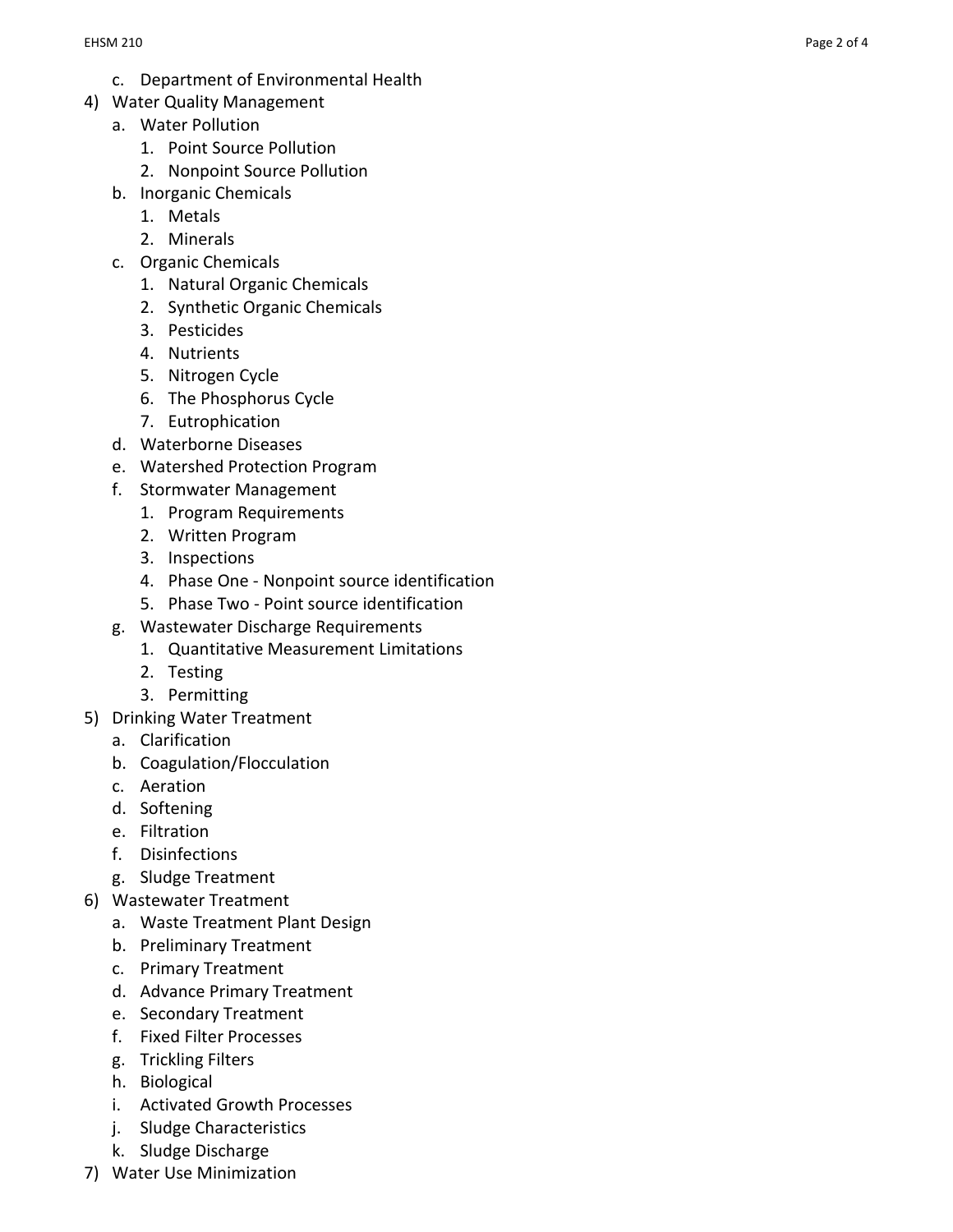- a. Wastewater Reuse/Minimization
- b. Recycled Water Usage

### **Course Objectives**

Students will be able to:

- 1) Explain the characteristics of water pollutants as it relates to the quality of water.
- 2) Describe wastewater generator discharge requirements and limitations.
- 3) Identify drinking water specifications for human consumption.
- 4) Apply appropriate terms common to the water/wastewater industry.
- 5) Compare and contrast federal, state and local water/wastewater laws.
- 6) Describe the services and functions of agencies that regulate water/wastewater quality and compliance.
- 7) Explain wastewater treatment processes and procedures.
- 8) Identify stormwater requirements.

## **Method of Evaluation**

A grading system will be established by the instructor and implemented uniformly. Grades will be based on demonstrated proficiency in subject matter determined by multiple measurements for evaluation, one of which must be essay exams, skills demonstration or, where appropriate, the symbol system.

- 1) Exams and quizzes which measure students' ability to broadly define federal, state and local water/wastewater regulatory standards.
- 2) Problem-solving exercises which measure students' ability to describe water movement and management issues including hydrology, water distribution, wastewater collection, groundwater, surface waters, water pollution, stormwater management, and overall safe drinking water issues.

## **Special Materials Required of Student**

None

## **Minimum Instructional Facilities**

Smart classroom

### **Method of Instruction**

- 1) Lecture and discussion
- 2) Projects

### **Out of Class Assignments**

- 1) Reading assignments
- 2) Writing assignments
- 3) Projects
- 4) Reports

### **Texts and References**

- 1) Required (representative example): *EHSM 210 Student Course Pack Volumes I, II*. Cuyamaca College, latest edition.
- 2) Supplemental: None